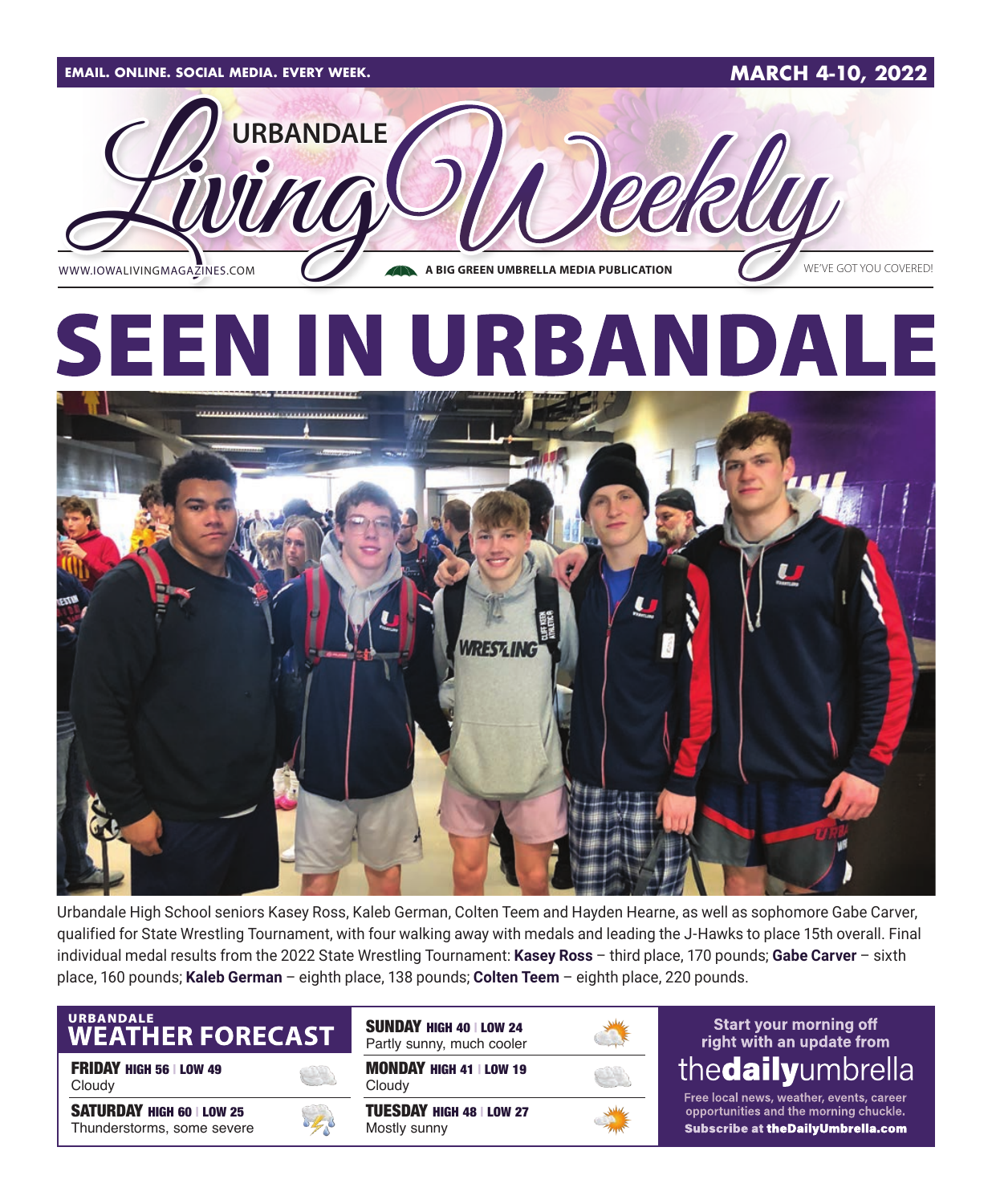

#### FROM THE PUBLISHER

# BEFORE YOU START POLISHING YOUR HALO…

I generally avoid giving press to survey results, as they are often ploys from public relations companies to avoid purchasing advertising and gain free publicity for their clients. Even so, this one was too good to pass up.

Are you ready? Of the 50 states, Iowa ranks No. 46 in sinfulness. That means 45 other states have greater problems than Iowans with issues like anger and hatred, jealousy, excesses and vices, greed, lust, vanity and laziness. The study was issued by WalletHub, a website that offers credit scores and reports. Just keep that in mind.

What defines sinful? WalletHub says they examined the aforementioned issues using many relevant metrics, which are too lengthy to list here. For the study, all 50 states were compared across 47 indicators of immoral or illicit behavior, from violent crimes per capita to excessive drinking to



the share of the population with gambling disorders. Each metric was graded on a 100-point scale, with a score of 100 representing the highest level of sinfulness. Of course, one person's sin may be another's virtue, but please play along.

What are the most sinful states, according to the study? Nevada, California, Texas, Florida and Louisiana, in that order.

And the least sinful? Idaho, Wyoming, Vermont, South Dakota and good old Iowa.

But before you start polishing your halo, you should know that

all is not virtuous in the Hawkeye state. In the excessive drinking metric, Iowa ranked No. 4. That's not exactly something to say cheers to, unless, of course, you are in the excessive drinking industry.

Overall, though, we Iowans fared well in this survey. Our more-sinful neighbors may call us flyover country, but we don't mind. We have room to breathe, lower stress levels and faith in our Midwestern values. And we are quite trusting, so much so that we even believe survey results that make us look good.

Cheers!

Have a great week, and thanks for reading.

#### **Shane Goodman**

President and Publisher



Big Green Umbrella Media shane@dmcityview.com 515-953-4822, ext. 305

**URBANDALE** Weekly

**A publication of Big Green Umbrella Media, Inc. Address:** 8101 Birchwood Court, Suite, D, Johnston, IA 50131 **Website:** [www.iowalivingmagazines.com](http://www.iowalivingmagazines.com)



**News contact** Tammy Pearson 515-953-4822, ext. 302 [tammy@iowalivingmagazines.com](mailto:tammy@iowalivingmagazines.com)

**Advertising contact** Jolene Goodman 515-326-0082 jolene@iowalivingmagazines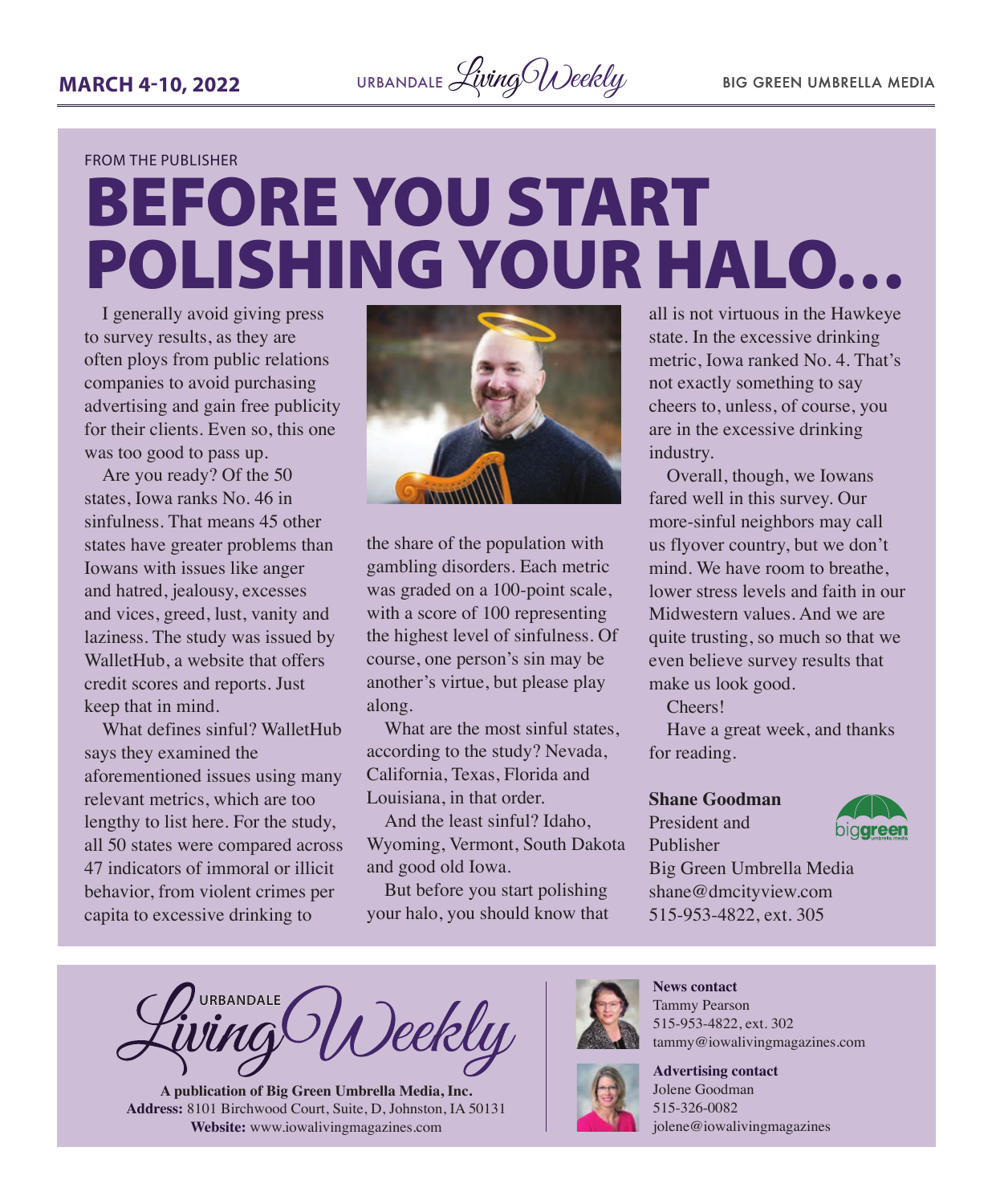

# CITY COUNCIL RECAP

The Mayor and City Council met for a regularly scheduled meeting on Tuesday, Feb. 22.

At the start of the meeting, Mayor Andeweg declared that coronavirus conditions had improved to a level that allowed the "Time of Emergency" to be rescinded. Even though the coronavirus has not disappeared, Iowa has seen increased vaccination rates and declining infection rates.

The City Council approved a \$650,000 bid for plantings along Douglas Avenue, from Patricia Drive to North Walnut Creek. These plantings will help enhance the area and create a beautiful and welcoming passageway through the community. The Council also approved two bids totaling about \$100,000 for trail repairs at Glen Eagles Park, north of Meredith Drive, and Northview Park, west of 72nd Street.

The Council approved a site plan near 142nd Street and Hickman Road for a three-story building with space for a restaurant.  $\blacksquare$ 

## RENTAL RESERVATIONS

Do you have a family reunion, high school graduation, or even a wedding coming up? You can now make a rental reservation online for any of the City facilities. Urbandale has nine open air shelters located around town for rent. They are great economical places to host an outdoor party. To place reservations, visit [https://urbandale.activityreg.com/selectfacility\\_](https://urbandale.activityreg.com/selectfacility_t2.wcs?parks=28) [t2.wcs?parks=28.](https://urbandale.activityreg.com/selectfacility_t2.wcs?parks=28) $\blacksquare$ 

### SPRING CLEAN UP INFORMATION

The annual no-charge curbside clean up allows residents to dispose of almost anything, and it's hard to know what crews will encounter curbside. The city normally rents large trucks, equipment, and employs temporary workers to help collect all the items — but due to supply chain issues, the City is making some changes to the event. For information about dates and times, as well as what can and can not be put on the curb, visit [https://www.](https://www.urbandale.org/942/Spring-Clean-Up) [urbandale.org/942/Spring-Clean-Up](https://www.urbandale.org/942/Spring-Clean-Up). ■

### **WE WILL RUN YOUR URBANDALE NEWS ITEMS FOR FREE.**

Email your news by Wednesday at 5 p.m. to: [tammy@iowalivingmagazines.com](mailto:tammy@iowalivingmagazines.com) or call 515-953-4822, ext. 302

#### UHS SPORTS SCHEDULES

MON., MARCH 7 • 2 P.M. TRACK: GIRLS VARSITY MEET @ UNIVERSITY OF NORTHERN IOWA

TUES., MARCH 8 • 2 P.M. TRACK: BOYS VARSITY MEET @ UNIVERSITY OF NORTHERN IOWA

#### REGISTRATION OPEN FOR SPRING AND SUMMER PROGRAMS

The Parks & Recreation Department has camps, classes, events and programs that are available both virtually and in-person this spring and summer. View the current listing of e-Sports, Youth Programs, Adult Programs, Adaptive Programs, and Senior Programs online at [https://urbandale.activityreg.com/](https://urbandale.activityreg.com/selectactivity_t2.wcs) selectactivity  $t2.wcs.$ 

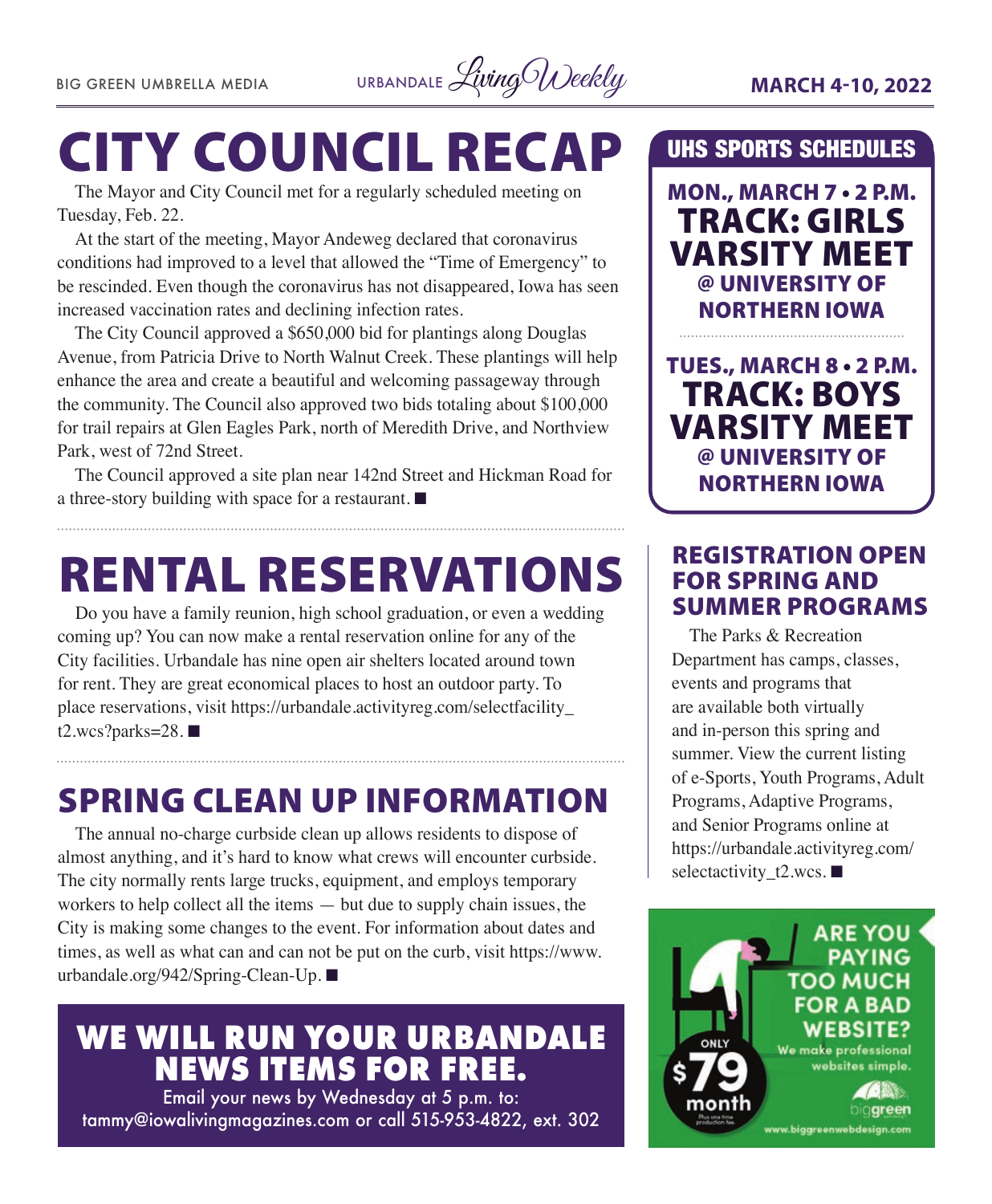

## URBANDALE PUBLIC LIBRARY NEW BOOK CLUBS

In response to the feedback the library received from its community surveys, it will be offering the following monthly book clubs starting in February.

**• Book Chat** meets the first Wednesday at 1 p.m. to discuss what participants are randomly reading.

**• Double-Booked** has two sessions to choose from, on the second Tuesday at 6 p.m. and fourth Wednesday at 1 p.m. to discuss a literary fiction or non-fiction title.

**• Page Turners** meets the third Thursday at 6 p.m. to discuss a mystery/thriller title.

View all programs by visiting [www.](http://www.urbandalelibrary.org) [urbandalelibrary.org](http://www.urbandalelibrary.org) to find the online calendar and register or call 515-278-3945. Most events have limited space and require registration.  $\blacksquare$ 

### FIRE DEPARTMENT LAUNCHES NEW SMS ALERTS PROGRAM

To help keep you informed and improve emergency preparedness, the Fire Department has partnered with Dallas County Emergency Management Agency to send text messages in emergency situations. These messages are "emergency" messages only (tornados, severe thunderstorm, high wind, flash flooding, extreme cold, and more). To receive these alerts, text "UFDAlerts" to 67283. Any warnings or emergencies will be delivered right to your phone. Be sure to follow the Fire Department on Twitter @UFDPIO and the City @CityofUrbandale for non-emergency information.  $\blacksquare$ 

## FUNERAL NOTICES

*Funeral notices can be emailed to tammy@iowalivingmagazines.com and run for free.*

#### **DANIEL 'DAN' WALKER SMITH**

Daniel "Dan" Walker Smith, 90, died Feb. 25, 2022, at UnityPoint Iowa Methodist Medical Center in Des Moines. He resided at Ramsey Village, Des Moines, for the past 2.5 years and in Urbandale prior to that for more than 50 years. He was born in Des Moines and graduated



from North Des Moines High School in 1949. He graduated in 1955 from Drake University with business and law degrees.

Following college, he served as a first lieutenant in the U.S. Air Force from 1955 to 1957. Dan married Lois Grace Gooder Nov. 25, 1954, and they spent 61 years together before her death in 2016.

Dan began a life-long career in 1957 with Bankers Life Company, now Principal Financial Group, where he held a number of positions in the individual insurance department, including second vice president-Financial Planning Support. He retired from the home office in 1992 and began a second career as an attorney and consultant in Principal Financial Group's Des Moines Agency and Midwest Region Business Center until retiring in January 2019. He was a member of the Iowa and Polk County Bar Associations, a Chartered Life Underwriter, a Chartered Financial Consultant, and a Certified Financial Planner. He was also a long-time member of the Central Iowa Chapter of the Society of Financial Service Professionals. He was a member of the First Christian Church.

He is survived by his children, David D. Smith (Florie), Gregory G. Smith (Janet), Bradley B. Smith (Rebecca ), and Marsha M. Sassatelli (Mark), and many other family and friends.

Funeral services were March 2 at Iles Westover Chapel. Private burial was at Glendale Cemetery.

#### **PEGGY JOY RHINER**

Peggy Joy Rhiner, 86, died Feb. 21, 2022. Funeral services were Feb. 28 at McLaren's Resthaven Chapel in West Des Moines with burial following at Resthaven Cemetery. For the full obituary, visit [www.mclarensresthavenchapel.](http://www.mclarensresthavenchapel.com)



 $com. \blacksquare$  $com. \blacksquare$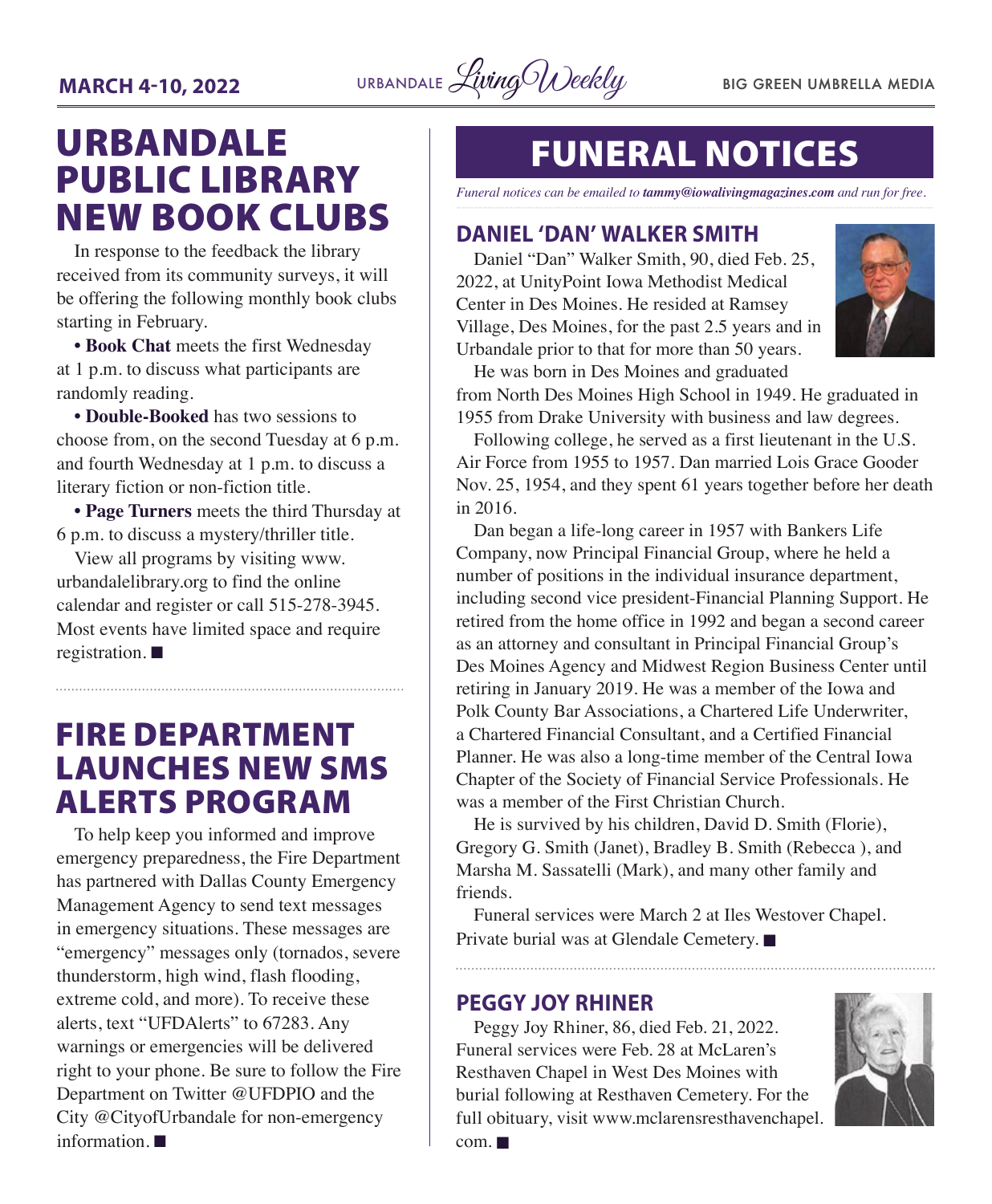

#### **GARDENING**

## TAKE A COLOR-THEMED APPROACH FOR MORE ATTRACTIVE ARRANGEMENTS

#### **By MELINDA MYERS**

Growing dahlias is a must for anyone who loves cutting and arranging flowers. But there are hundreds of beautiful dahlia varieties to choose from, and that can be overwhelming. To make the selection process easier, choose compatible colors that will look good together in the garden and in arrangements.

The combination of peach and burgundy is both striking and sophisticated. Peach-colored flowers add a fresh and soothing feel to the garden. Dahlia American Dawn is a blend of peach, mango and papaya with plum-purple highlights. Good partners include other varieties in the same warm, sunset tones, such as dinnerplate dahlia Belle of Barmera, decorative dahlia Great Silence and ball dahlia Maarn.

Planting dahlias in a perennial garden ensures nonstop color from July into October. The fluttering, meloncolored blooms of HS Date work particularly well, due to this variety's maroon foliage and open growth habit. Complete your peach and burgundy theme with the darkhued flowers of Rip City. These large, velvety flowers are almost black in the center and soften to wine-red toward the petal edges. Add ball dahlia Jowey Mirella for blooms that are smaller in size yet equally striking.

For another eye-catching color combination, narrow your selection to dahlias with purple and hot-pink flowers. Historically, purple was associated with royalty, spirituality and knowledge. While pastel purple evokes a sense of calm and serenity, deeper tones add drama and excitement. Dinnerplate dahlia Lilac Time is an heirloom variety with fluffy, lavender blooms that can measure eight to ten inches across. Be sure to also include flowers in juicy grape and violet hues such as dahlias Thomas Edison, Cartouche and Purple Taiheijo.

Complement these moody purples with vivid pink dahlias. Burlesca is a cute little pompon dahlia with tightly rolled petals that reveal hints of peach, burgundy and violet. Fascination's rose-pink, semi-double flowers



Photo courtesy Longfield Gardens

contrast beautifully with the plant's dark foliage, and the blossoms are irresistible to bees and butterflies. Ball dahlia Rocco is an all-star variety that is long lasting in both garden and vase.

If you prefer pastels to brights, choose dahlias in shades of pale yellow, soft pink and cream. The enormous flowers of dinnerplate dahlia Café au Lait are a must. Complement them with ball dahlias such as peachy Linda's Baby or buttery Boom Boom yellow. Decorative dahlia Fluffles have taffy-pink petals that fade to white, while Milena Fleurs are a mélange of pink, peach and pale butterscotch.

When you start with flowers in compatible colors, designing floral arrangements becomes so much easier. You'll have all you need to quickly create a centerpiece for any gathering, an impressive bouquet for your own home, or an informal handful of blooms to share with friends.

For more tips about cut flowers, read the Longfield Gardens article How to Design a Cutting Garden (www. longfield-gardens.com).  $\blacksquare$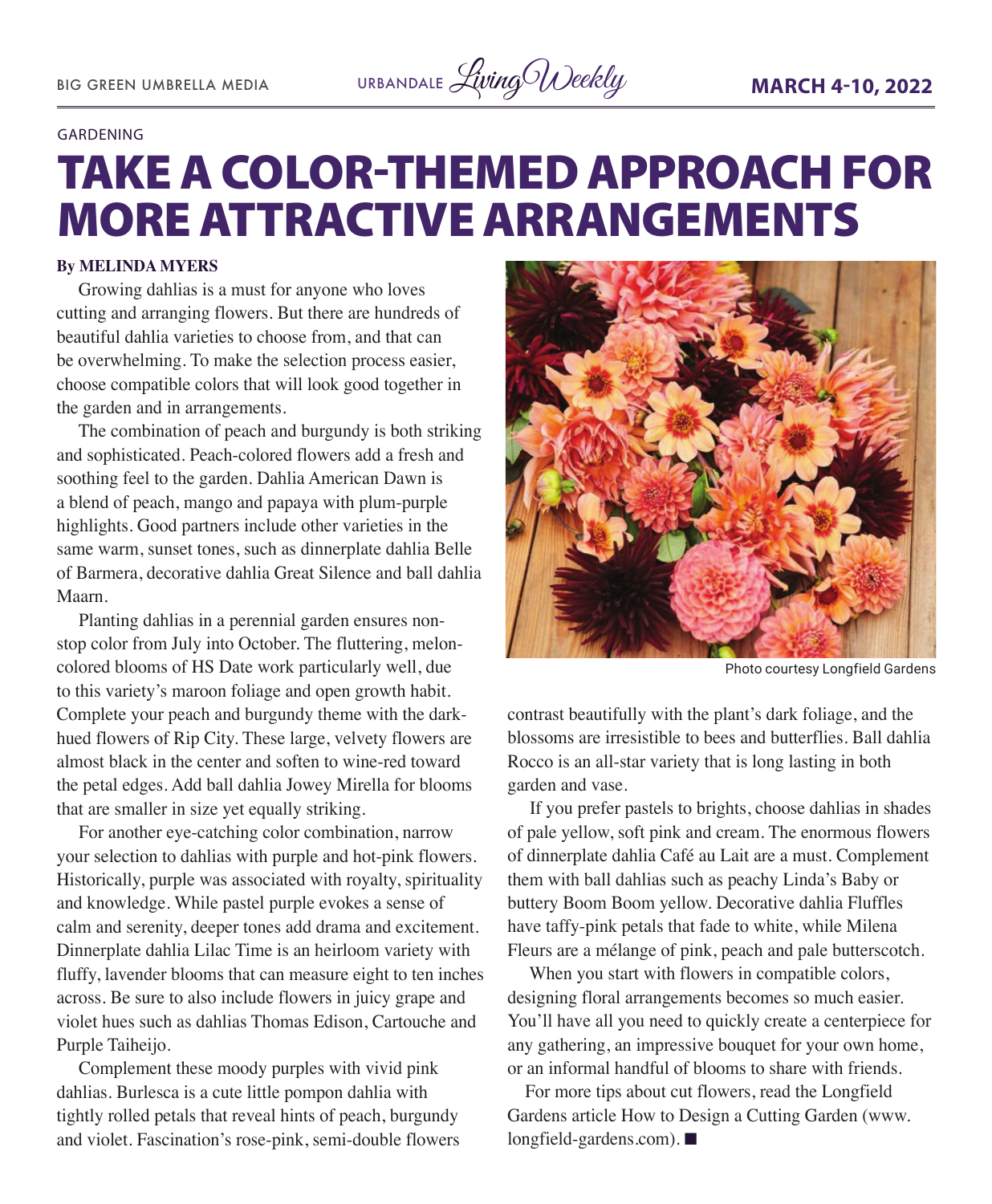

#### RECIPE

# MAKE YOUR ST. PATRICK'S DAY SPREAD GREEN WITH ENVY



*(Culinary.net)* Freshen up your St. Patrick's Day menu with easy, light sandwiches inspired by the traditional color of the festivities. These open-faced noshes can be perfect for lunch, snack time or even as an appetizer for get-togethers with friends and family.

Layered with a smooth cream cheese and mozzarella mixture then topped with crisp cucumber and a stem of green bell pepper, these St. Patrick's Day Sandwiches are easy and cute, which makes them a fan favorite at nearly any green gathering. They're also sprinkled with lemon juice to add a little acidity and create a nice, light bite.

Plus, this recipe is quick to make. When you're in a rush to get everything on the table for the party, it's easy to throw together and get on the platter in next to no time.

The sandwiches pop off the plate with their bright, seasonal garnishes. While sure to attract attention and have your loved ones asking "Where did you get this idea?" they're also an easy way to sneak a few vegetables into your kids' diets.

Find more festive recipes and ideas at Culinary.net.  $\blacksquare$ 

### ST. PATRICK'S DAY SANDWICHES

**Yield:** 8 sandwiches

8 ounces plain cream cheese spread, softened 1 cup finely shredded mozzarella cheese salt 4 English muffins 24 slices cucumber 8 thin slices green pepper fresh cilantro leaves lemon juice lemon slices, for garnish (optional)

#### **Directions:**

In bowl, mix cream cheese spread, mozzarella cheese and salt well.

Split English muffins in half. Cut each muffin half into shamrock shape.

Spread cheese mixture over each muffin half.

Place three cucumbers on each "shamrock," one on each "leaf." Use green pepper slice as stem. Place cilantro leaf on top of each sandwich.

Sprinkle sandwiches with lemon juice and add lemon slices, for garnish, if desired.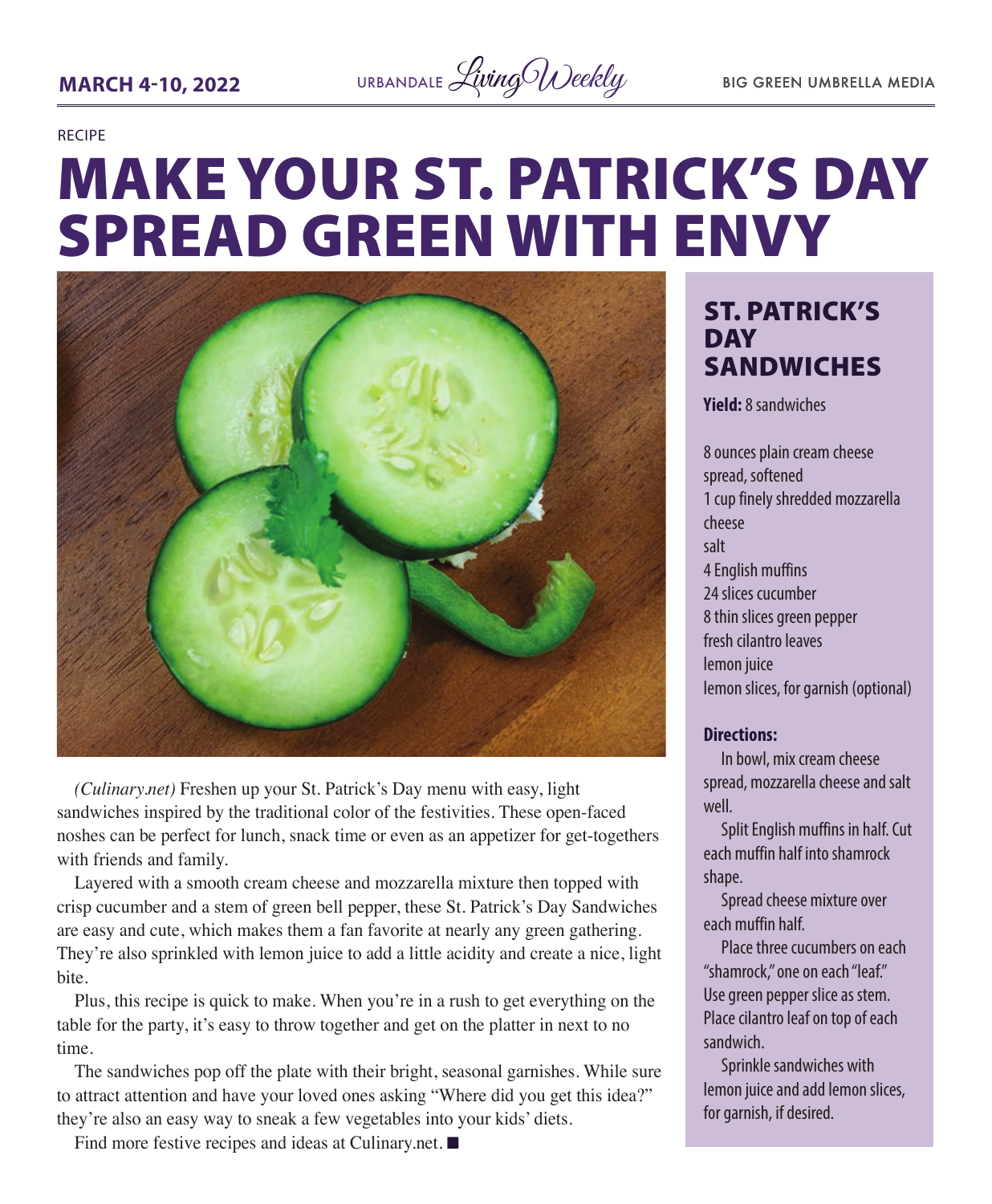#### EVENTS IN THE AREA FAMAL YOUR EVENT INFORMATION TO TAMMY@IOWALIVINGMAGAZINES.COM

### 'LIVING AMERICAN COMPOSERS'

#### **Sunday, March 6, 3-4 p.m. Franklin Junior High, 4801 Franklin, Des Moines**

The Central Iowa Wind Ensemble will be performing its "Living American Composers" concert. The brilliance and legacy of a composer's musical output is often not fully realized until long after death. This concert features stunning works by American composers who are alive, well and composing music for bands, orchestras and choirs. The works on this program represent the energy and "joie de vivre" of the American spirit that inspired these artists to write such amazing music. Those American composers include John Williams ("Jaws," eight of the "Star Wars" movies, "E.T." and the first three "Harry Potter" films), Michael Miller, Samuel R. Hazo, and Robert Jager (from 1962 to 1965 he was arranger/ composer for the U.S. Navy Armed Forces School of Music).

Admission is free. Tickets are available at https:// www.ciwe.org/living-american/.



#### JURASSIC QUEST

#### **Friday and Saturday, March 11-12, 9 a.m. to 8 p.m.; Sunday, March 13, 9 a.m. to 6 p.m.**

#### **Iowa Events Center, 730 Third St., Des Moines**

Tickets are available online at https://www. jurassicquest.com/events/des-moines-ia and cost \$22 for kids and adults and \$19 for seniors. Ticket for unlimited rides for kids is \$36, which includes entry. General admission includes live shows, arts and crafts activities, dinosaur and marine exhibits. Tickets for individual and premium activities will be available on-site (from \$6).

Off peak hours are weekdays (all day) and weekends after 3 p.m. Free entry for children younger than 2.

#### ST. PATRICK'S DAY PARADE **Thursday, March 17, noon**

#### **Downtown Des Moines**

The Friendly Sons of St. Patrick are staging their annual parade in downtown Des Moines, beginning at noon, starting at 15th Street and Grand Avenue, heading east to Eighth Street. New this year is a Block Party at 13th and Grand, from 8 a.m. to 1 p.m. Your \$5 admission gets you access to watch the parade, food trucks, live music, a beer tent and more. More information is available at www.friendlysonsiowa.com.

#### HOOPS AND HOPS **Thursday through Friday, March 17-19 Cowles Commons**



Des Moines Performing Arts (DMPA) announced the return of the immensely popular event, Hoops and Hops, on Cowles

Commons. Now in its fifth year, this three-day free event invites basketball fans to enjoy all the NCAA tournament action starting Thursday, March 17. Times are 10 a.m. to 10 p.m. on Thursday, 1-10 p.m. Friday and noon to 10 p.m. Saturday

Admission is free, and fans can purchase food from local food trucks including: The Big Red Food Truck, Roadside Tacos and Big Mamas Bistro while enjoying a beverage from the Iowa Craft Beer Tent or the Iowa Spirits Bar. Guests will be able to stay warm inside the heated tent with large-screen TVs broadcasting the games or enjoy their own game of pickup on one of two half-court basketball courts being assembled on Cowles Commons.

Fans of all ages are welcome and encouraged to wear their favorite team's colors. Guests are asked not to bring coolers or outside food.  $\blacksquare$